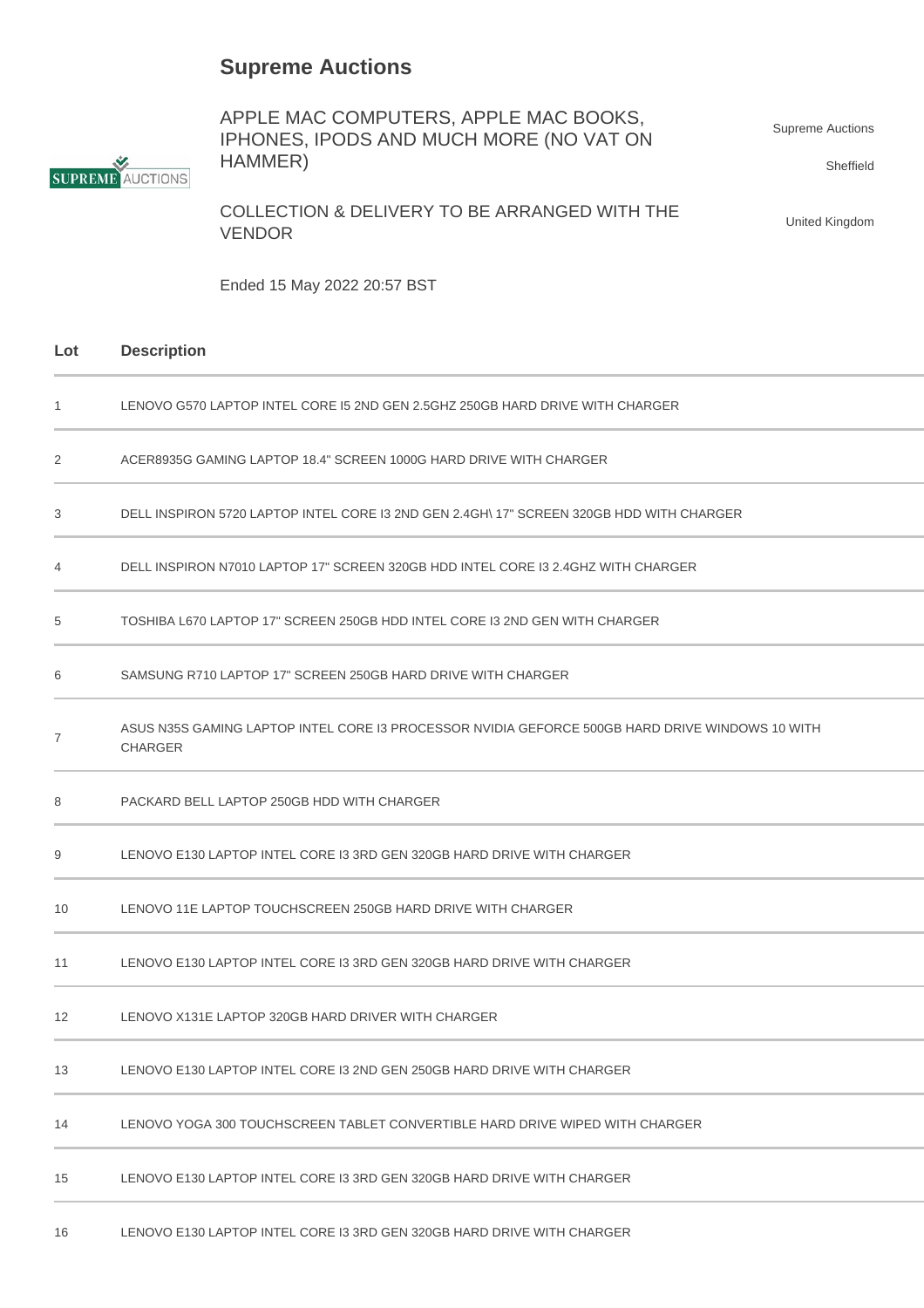| 17 | LENOVO X100E LAPTOP 320GB HARD DRIVE WITH CHARGER                                                                                |  |
|----|----------------------------------------------------------------------------------------------------------------------------------|--|
| 18 | LENOVO X121E LAPTOP INTEL CORE I3 2ND GEN 320GB HARD DRIVE WITH CHARGER                                                          |  |
| 19 | LENOVO E130 LAPTOP INTEL CORE I3 3RD GEN 320GB HARD DRIVE WITH CHARGER                                                           |  |
| 20 | LENOVO E130 LAPTOP INTEL CORE I3 3RD GEN 320GB HARD DRIVE WITH CHARGER                                                           |  |
| 21 | LENOVO E145 LAPTOP 250GB HARD DRIVE WITH CHARGER                                                                                 |  |
| 22 | SONY VPCZ1 LAPTOP INTEL CORE I7 2.8GH\ 13" SCREEN 50GB HARD DRIVE 6GB RAM NVIDIA GEFORCE GRAPHICS<br>WINDOWS 10 PRO WITH CHARGER |  |
| 23 | DELL XPS L501X LAPTOP INTEL CORE I5 2.53 GHZ 500GB HARD DRIVE WITH CHARGER                                                       |  |
| 24 | SONY LAPTOP 320GB HARD DRIVE WITH CHARGER                                                                                        |  |
| 25 | SONY SVF153AIYM LAPTOP INTEL CORE 15 4TH GEN 320GB HARD DRIVE 15.6" SCREEN WITH CHARGER                                          |  |
| 26 | LENOVO E520 LAPTOP INTEL CORE I3 2ND GEN 320GB HARD DRIVE WITH CHARGER                                                           |  |
| 27 | SONY SVF142C29M LAPTOP 320GB HARD DRIVE WITH CHARGER                                                                             |  |
| 28 | DELL VOSTRO 3560 LAPTOP INTEL CORE 15 3RD GEN 2.6GHZ 320GB HARD DRIVE WITH CHARGER                                               |  |
| 29 | HP G6 LAPTOP INTEL CORE I5 3RD GEN 2.5GHZ 500GB HARD DRIVE WITH CHARGER                                                          |  |
| 30 | LENOVO B590 LAPTOP INTEL CORE I3 3RD GEN 500GB HARD DRIVE WITH CHARGER                                                           |  |
| 31 | HP PROBOOK 450 LAPTOP INTEL CORE 15 3RD GEN 2.6GHZ 250GB HARD DRIVE WITH CHARGER                                                 |  |
| 32 | DELL E5540 LAPTOP INTEL CORE I5 4TH GEN 500GB HARD DRIVE 8GB RAM WITH CHARGER                                                    |  |
| 33 | SAMSUNG RV520 LAPTOP INTEL CORE I3 2ND 250GB HARD DRIVE WITH CHARGER                                                             |  |
| 34 | SAMSUNG 350V LAPTOP INTEL CORE I5 3RD GEN 2.5GHZ 320GB HARD DRIVE WITH CHARGER                                                   |  |
| 35 | SONY FW21L LAPTOP 320GB HARD DRIVE BLU RAY DRIVE 15.6" SCREEN WITH CHARGER                                                       |  |
| 36 | LENOVO Z570 LAPTOP INTEL CORE 15 2ND GEN 2.5GHZ 320GB HARD DRIVE WITH CHARGER                                                    |  |
| 37 | SONY VPCEBIZOE LAPTOP NO O/S WITH CHARGER INTEL CORE I5 2,53GHZ                                                                  |  |
| 38 | ASUS L402N LAPTOP HARD DRIVE WITH CHARGER                                                                                        |  |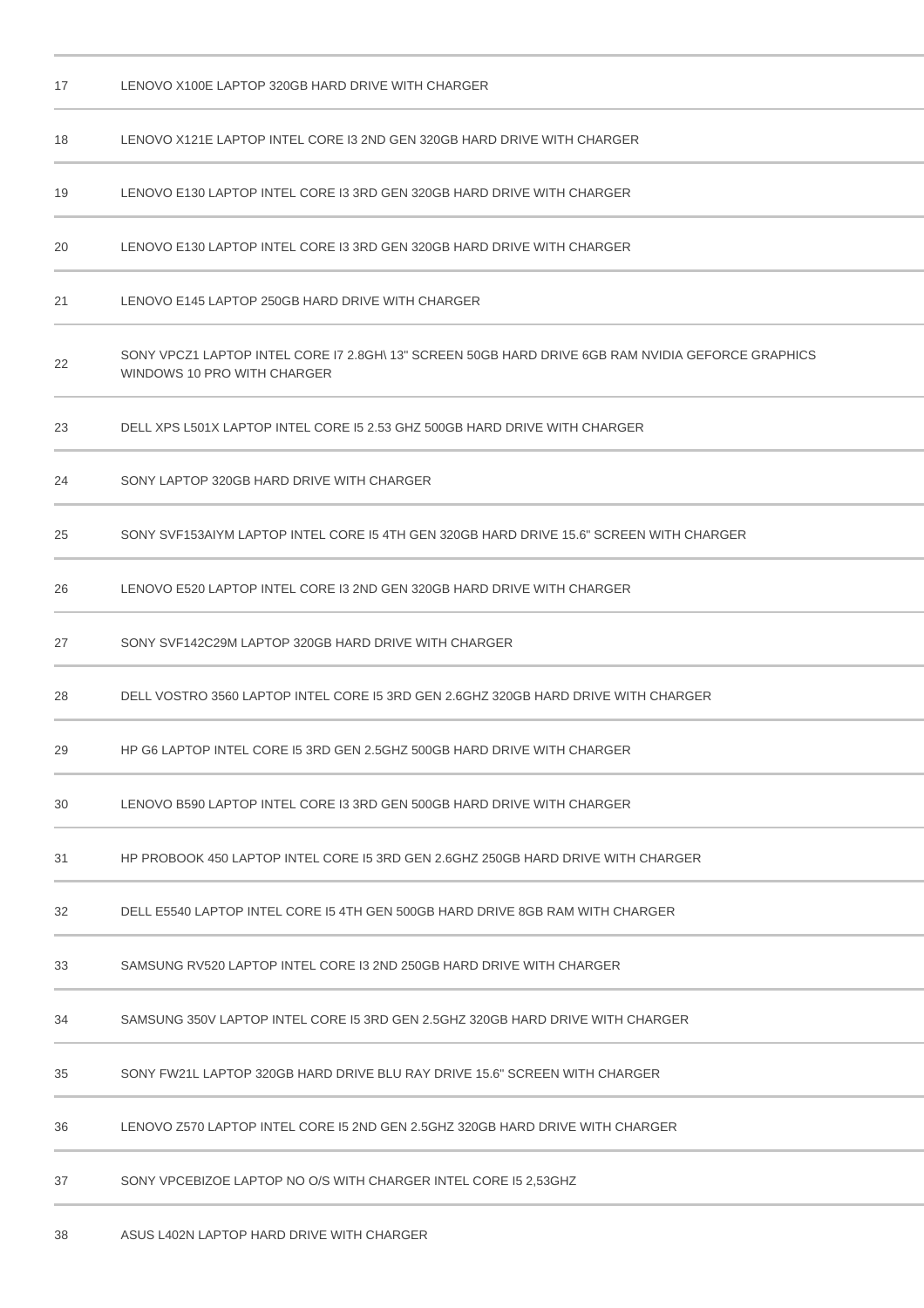| 39 | LENOVO T420 LAPTOP INTEL CORE 15 2ND GEN 2.5GHZ 320GB HARD DRIVE WITH CHARGER          |  |  |
|----|----------------------------------------------------------------------------------------|--|--|
| 40 | SONY ULTRABOOK SVS1312P9EB LAPTOP INTEL CORE 15-3210M 2.5GHZ WINDOWS 10 WITH CHARGER   |  |  |
| 41 | LENOVO G570 LAPTOP INTEL CORE 15 2ND GEN 2.5GHZ 250GB HARD DRIVE WITH CHARGER          |  |  |
| 42 | DELL VOSTRO 3560 LAPTOP INTEL CORE 15 3RD GEN 2.4GHZ 320GB HARD DRIVE WITH CHARGER     |  |  |
| 43 | BOXED IPAD AIR 2 FOR SPARES                                                            |  |  |
| 44 | BOXED IPAD AIR FOR SPARES                                                              |  |  |
| 45 | SAMSUNG NEXUS TABLET 16GB STORAGE WITH CHARGR                                          |  |  |
| 46 | LINX TABLET 10" SCREEN WINDOWS 10 32GB STORAGE WITH CHARGER                            |  |  |
| 47 | LINX TABLET 10" SCREEN WINDOWS 10 32GB STORAGE WITH CHARGER                            |  |  |
| 48 | LINX TABLET 10" SCREEN WINDOWS 10 32GB STORAGE WITH CHARGER                            |  |  |
| 49 | LINX TABLET 10" SCREEN WINDOWS 10 32GB STORAGE + KEYBOARD WITH CHARGER                 |  |  |
| 50 | BOXED NOKIA LUMIA 925 SMARTPHONE WINDOWS 8 O/S 32GB STORAGE EARPHONES + CHARGER + CASE |  |  |
| 51 | BOXED SAMSUNG S3 SMARTPHONE 18GB STORAGE WITH CHARGING CABLE                           |  |  |
| 52 | BOXED NOKIA LUMIA 520 PHONE WINDOWS 8 O/S EARPHONES & CHARGER                          |  |  |
| 53 | BOXED SAMSUNG S4 SMARTPHONE 16GB STORAGE WITH CHARGER                                  |  |  |
| 54 | SAMSUNG S5 MINI PHONE 16GB STORAGE WITH CHARGE CABLE                                   |  |  |
| 55 | NOKIA LUMIA 925 SMARTPHONE WINDOWS 8 O/S 32GB STORAGE CHARGER + CASE                   |  |  |
| 56 | SAMSUNG S4 SMARTPHONE 16GB STORAGE EARPHONE AND CHARGE CABLE                           |  |  |
| 57 | BLACKBERRY SMARTPHONE 16GB STORAGE WITH CHARGE CABLEE                                  |  |  |
| 58 | ELLIPTIFONE E1 SMARTPHONE 8GB STORAGE WITH CHARGE CABLE                                |  |  |
| 59 | SAMSUNG S3 SMARTPHONE FOR SPARES                                                       |  |  |
| 60 | SAMSUNG ACE 4 PHONE WITH CHARGE CABLE                                                  |  |  |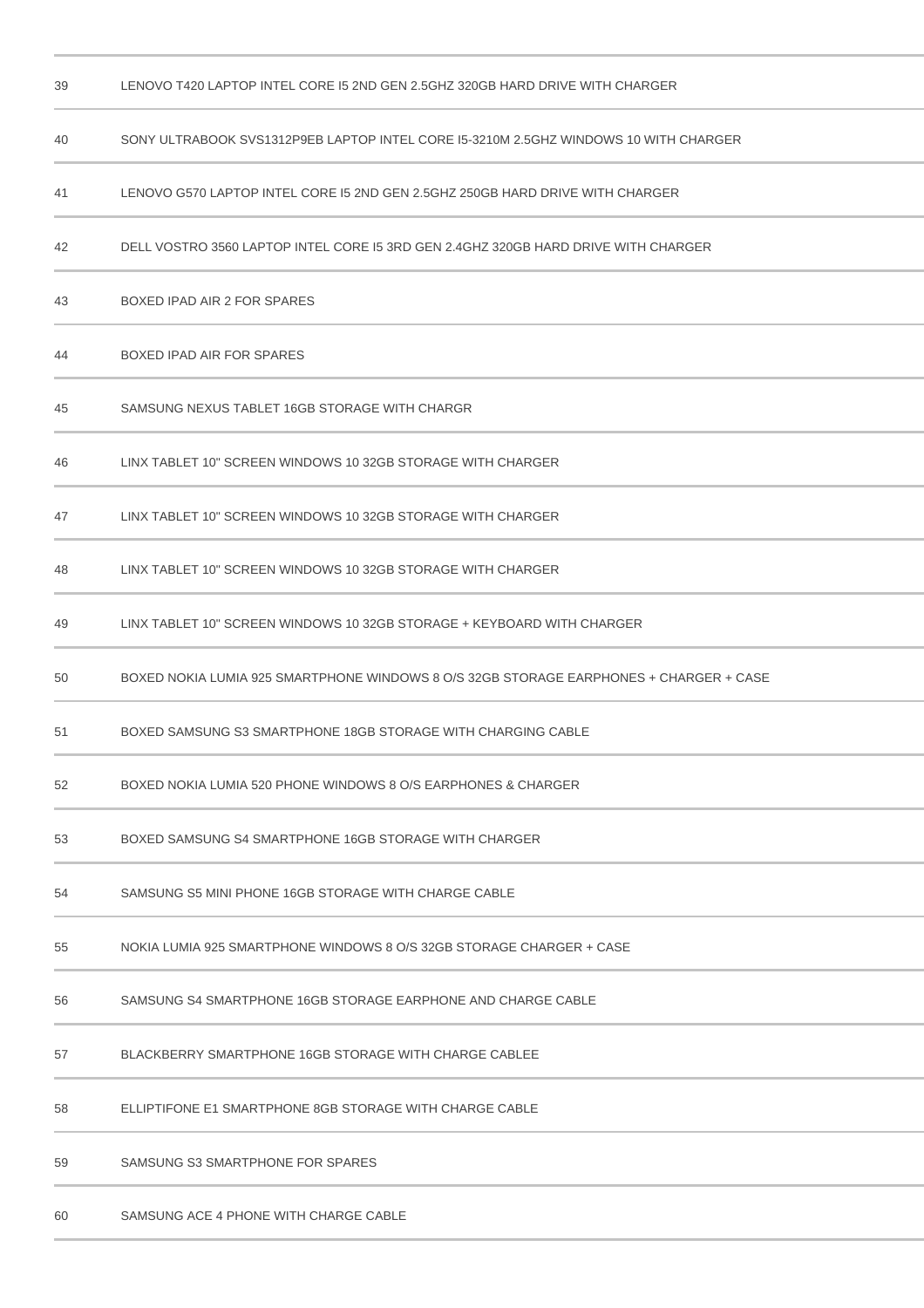| 62 | SAMSUNG S5 NEO FOR SPARES                                                                                                           |  |
|----|-------------------------------------------------------------------------------------------------------------------------------------|--|
| 63 | SAMSUNG A5 PHONE LIVE DEMO UNIT WITH CHARGE CABLE                                                                                   |  |
| 64 | SAMSUNG A3 PHONE 16GB STORAGE QITH CHARGE CABLE                                                                                     |  |
| 65 | VODAFONE VFD 510 PHONE WITH CHARGE CABLE                                                                                            |  |
| 66 | SAMSUNG S5 PHONE 16GB STORAGE WITH CHARGE CABLE                                                                                     |  |
| 67 | NOKIA LUMIA 930 PHONE WINDOWS 10 MOBILE O/S 32GB STORAGE WITH CHARGE CABLE                                                          |  |
| 68 | SAMSUNG S5 16GB STORAGE WITH CHARGE CABLE                                                                                           |  |
| 69 | SAMSUNG S4 SMARTPHONE 16GB STORAGE EARPHONE AND CHARGE CABLE                                                                        |  |
| 70 | SAMSUNG A3 PHONE 16GB STORAGE QITH CHARGE CABLE                                                                                     |  |
| 71 | NOKIA 909 PHONE 32GB STORAGE WNDOWS 8 O/S WITH CHARGER CABLE                                                                        |  |
| 72 | LG LEON LTE PHONE WITH CHARGER CABLE                                                                                                |  |
| 73 | NOKIA LUMA 830 PHONE WINDOWS 8 O/S 16GB STORAGE EARPHONES AND CHARGE CABLE                                                          |  |
| 74 | NOKIA LUMA 930 PHONE WINDOWS 8 O/S 32GB STORAGE EARPHONES AND CHARGE CABLE                                                          |  |
| 75 | SAMSUNG S3 PHONE 16GB STORAGE EARPHONES WITH CHARGE CABLE                                                                           |  |
| 76 | SAMSUNG S4 SMARTPHONE 16GB STORAGE EARPHONE AND CHARGE CABLE                                                                        |  |
| 77 | NOKIA LUMIA 925 32GB STORAGE WINDOWS 8 O/S CASE + CHARGE CABLE                                                                      |  |
| 78 | SAMSUNG S4 PHONE 25GB STORAGE WITH CHARGE CABLE                                                                                     |  |
| 79 | SAMSUNG S4 PHONE 16GB STORAGE EARPHONES CASE & CHARGER CABLE                                                                        |  |
| 80 | APPLE MACBOOK PRO LAPTOP 750GB HARD DRIVE NO BATTERY BRAND NEW CHARGER                                                              |  |
| 81 | BOXED APPLE MACBOOK PRO AIR LAPTOP INTEL CORE I5 PROCESSOR 13" SCREEN 128GB SSD HARD DRIVE BIG SUR O/S<br><b>CHARGER NO BATTERY</b> |  |
| 82 | APPLE MACBOOK LAPTOP 250GB HARD DRIVE APPLE O/S                                                                                     |  |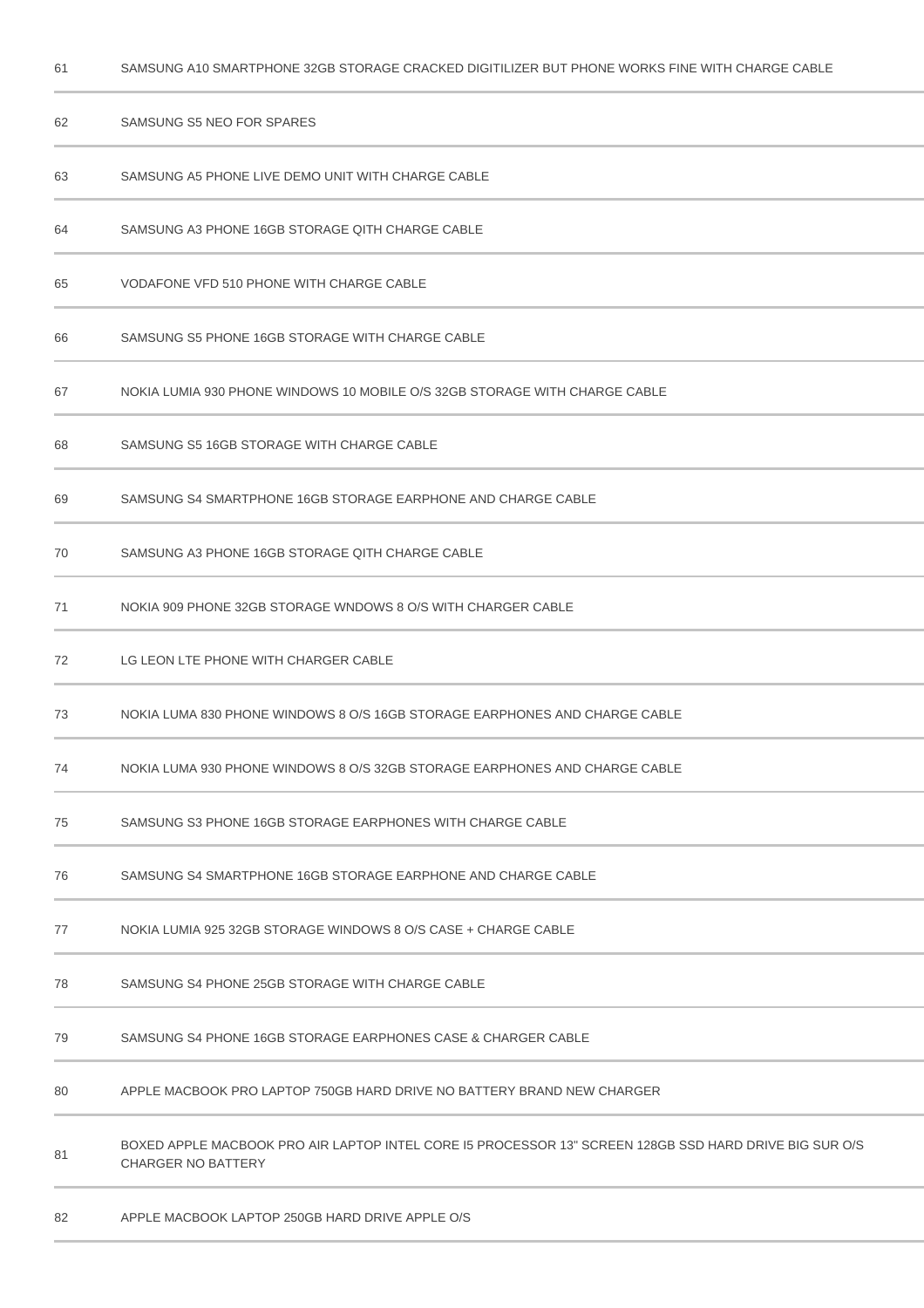| 84  | APPLE MACBOOK LAPTOP 250GB HARD DRIVE                                                              |  |
|-----|----------------------------------------------------------------------------------------------------|--|
| 85  | APPLE MACBOOK LAPTOP 250GB HARD DRIVE                                                              |  |
| 86  | APPLE MACBOOK LAPTOP 250GB HARD DRIVE                                                              |  |
| 87  | APPLE MACBOOK LAPTOP 250GB HARD DRIVE                                                              |  |
| 88  | APPLE MACBOOK LAPTOP                                                                               |  |
| 89  | APPLE MACBOOK LAPTOP 250GB HARD DRIVE                                                              |  |
| 90  | APPLE MACBOOK LAPTOP 320GB HARD DRIVE                                                              |  |
| 91  | APPLE MACBOOK LAPTOP 250GB HARD DRIVE                                                              |  |
| 92  | APPLE MACBOOK LAPTOP 320GB HARD DRIVE                                                              |  |
| 93  | APPLE MACBOOK LAPTOP 320GB HARD DRIVE                                                              |  |
| 94  | APPLE MACBOOK LAPTOP 250GB HARD DRIVE WITH CHARGER                                                 |  |
| 95  | APPLE MACBOOK LAPTOP 250GB HARD DRIVE WITH CHARGER                                                 |  |
| 96  | APPLE MACBOOK PRO LAPTOP INTEL CORE 17 PROCESSOR APPLE O/S 500GB HARD DRIVE NEW CHARGER            |  |
| 97  | APPLE MACBOOK PRO CRACKED OUTER GLASS 320GB HARD DRIVE NEW CHARGER                                 |  |
| 98  | APPLE MACBOOK PRO LAPTOP INTEL CORE I7 PROCESSOR APPLE O/S 500GB HARD DRIVE NEW CHARGER            |  |
| 99  | APPLE MACBOOK PRO 15" SCREEN 1000GB HARD DRIVE 8GB RAM NEW CHARGER                                 |  |
| 100 | APPLE MACBOOK 500GB HARD DRIVE NEW CHARGER                                                         |  |
| 101 | APPLE MACBOOK PRO LAPTOP INTEL CORE I7 PROCESSOR SCREEN BEZEL MISSING 500GB HARD DRIVE NEW CHARGER |  |
| 102 | APPLE MACBOOK AIR INTEL CORE I5 PROCESSOR 13" SCREEN APPLE O/S WITH CHARGER                        |  |
| 103 | APPLE MACBOOK AIR INTEL CORE I5 PROCESSOR 13" SCREEN APPLE O/S WITH CHARGER                        |  |
| 104 | APPLE MACBOOK PRO 15" SCREEN FOR SPARES                                                            |  |

APPLE MACBOOK LAPTOP 250GB HARD DRIVE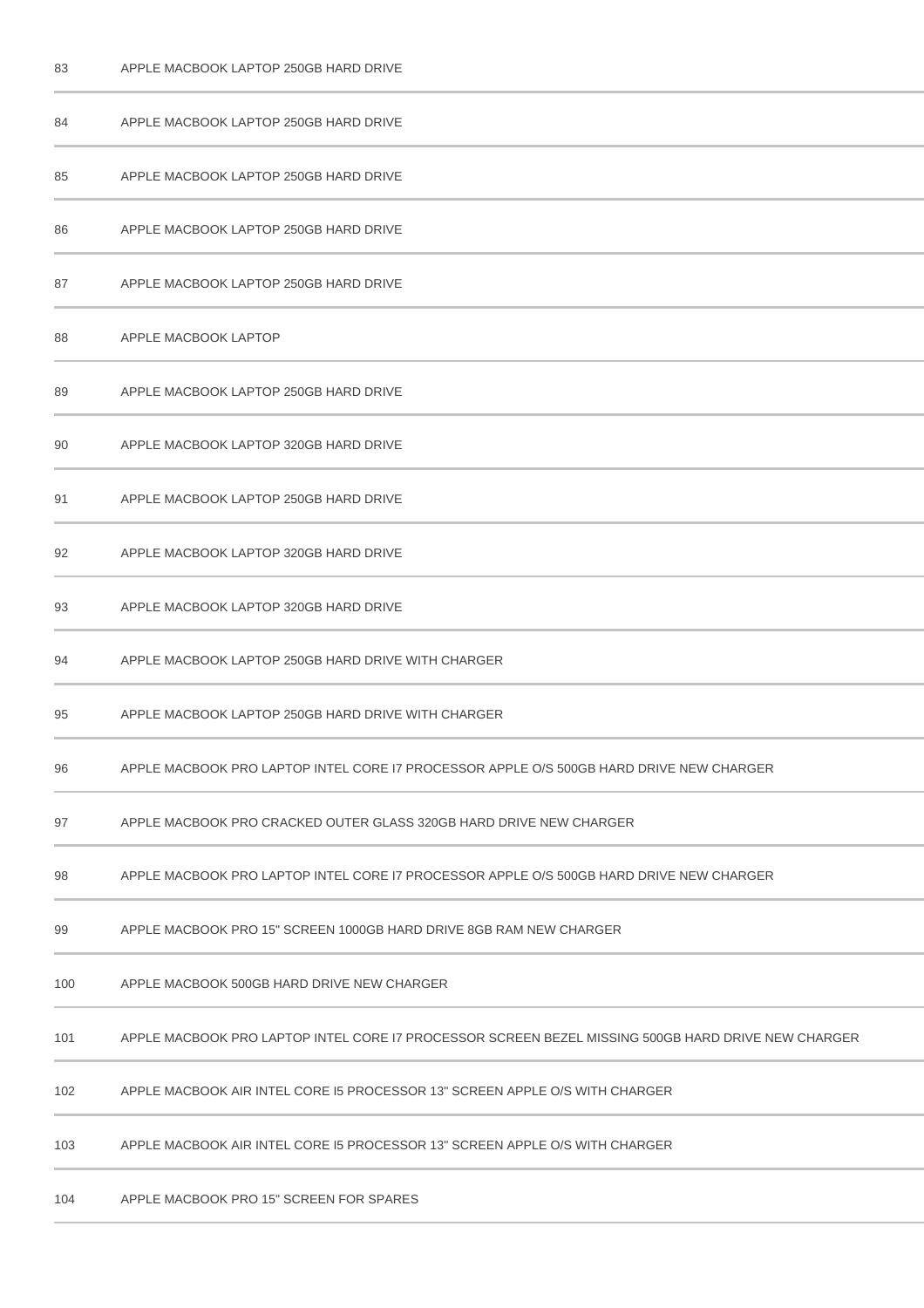| 106 | APPLE MACBOOK PRO LAPTOP INTEL CORE IT PROCESSOR FOR SPARES  |
|-----|--------------------------------------------------------------|
| 107 | APPLE MACBOOK FOR SPARES                                     |
| 108 | APPLE MACBOOK FOR SPARES                                     |
| 109 | APPLE MACBOOK FOR SPARES                                     |
| 110 | APPLE MACBOOK FOR SPARES                                     |
| 111 | APPLE LAPTOP FOR SPARES                                      |
| 112 | BLACKBERRY Z3 SMARTPHONE WITH CHARGER CABLE                  |
| 113 | NOKIA 909 PHONE 32GB STORAGE WNDOWS 8 O/S WITH CHARGER CABLE |
| 114 | APPLE IPHONE 16GB STORAGE CASE + CHARGER CABLE               |
| 115 | HTC WINDOWS 16GB STORAGE WITH CHARGER CABLE                  |
| 116 | NOKIA LUMIA 625 WINDOWS 8 WITH CHARGER CABLE                 |
| 117 | APPLE IPHONE 16GB STORAGE CASE + CHARGER CABLE               |
| 118 | APPLE IPOD NANO 8 GB STORAGE WITH CHRGER CABLE               |
| 119 | APPLE IPOD TOUCH 16GB STORAGE WITH CHARGER CABLE             |
| 120 | NOKIA LUMIA 920 32GB STORAGE WINDOW 8 WITH CHARGER CABLE     |
| 121 | APPLE IPOD TOUCH 16GB STORAGE WITH CHARGER CABLE             |
| 122 | APPLE IPOD TOUCH 16GB STORAGE WITH CHARGER CABLE             |
| 123 | APPLE IPOD TOUCH 16GB STORAGE WITH CHARGER CABLE             |
| 124 | APPLE IPOD TOUCH 8GB STORAGE WITH CHARGER CABLE              |
| 125 | APPLE IPOD TOUCH 8GB STORAGE WITH CHARGER CABLE              |
| 126 | APPLE IPHONE 16GB STORAGE CASE + CHARGER CABLE               |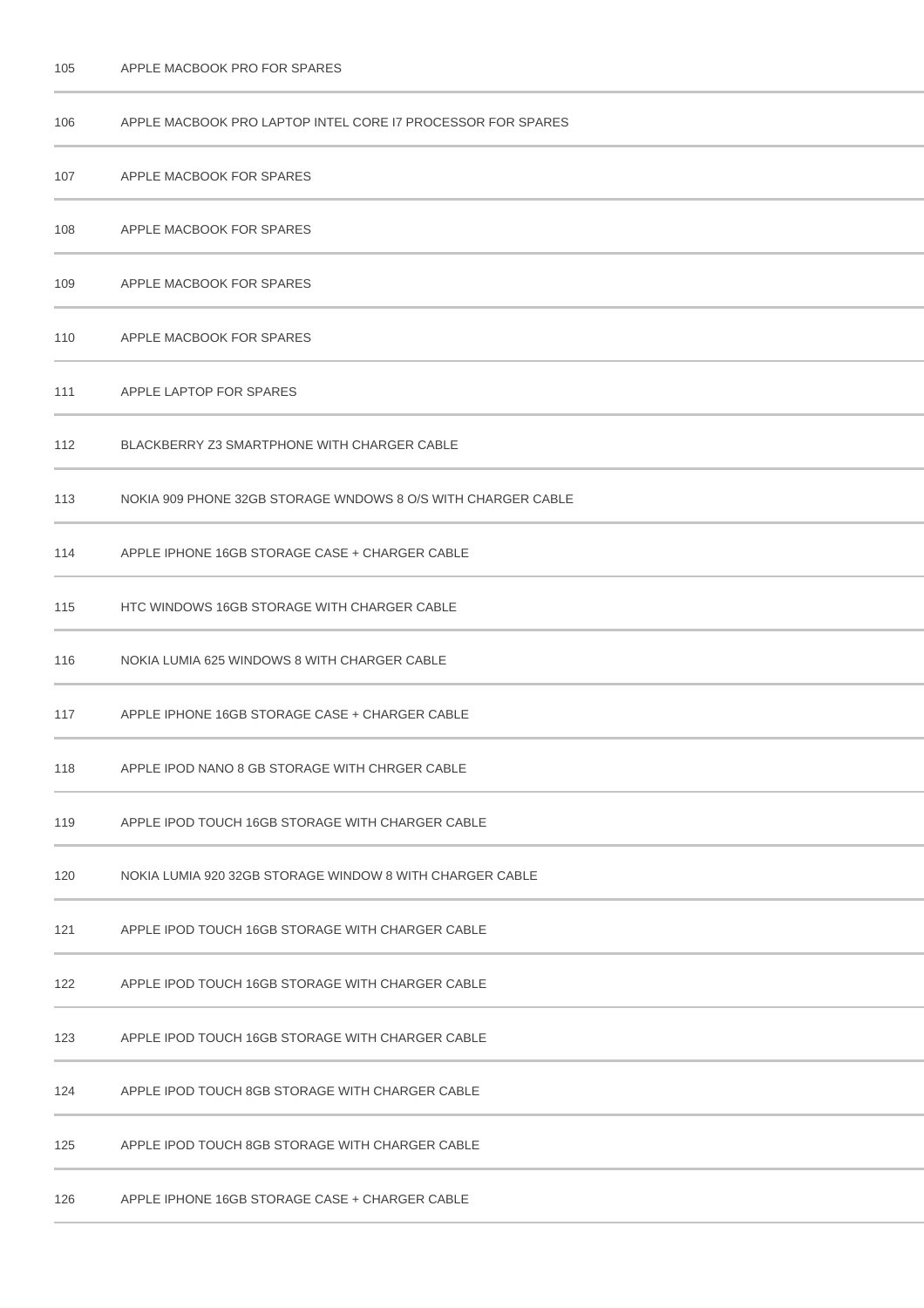## 2 X APPLE IPODS WITH CHARGER CABLE

| 128 | APPLE IPOD TOUCH 16GB STORAGE WITH CHARGER CABLE                                  |  |  |
|-----|-----------------------------------------------------------------------------------|--|--|
| 129 | APPLE IPHONE WITH CHARGER AND NEW CASE                                            |  |  |
| 130 | APPLE IPHONE WITH CHARGER AND NEW CASE                                            |  |  |
| 131 | APPLE IPAD MINI TABLET, 16GB STORAGE, CHARGER AND CASE                            |  |  |
| 132 | APPLE IPAD MINI TABLET, 16GB STORAGE, CRACKED DIGITIZER WITH CHARGER AND CASE     |  |  |
| 133 | APPLE IPAD TABLET 32GB STORAGE WITH CASE AND CHARGER                              |  |  |
| 134 | APPLE IPAD TABLET 16GB STORAGE WITH CHARGER AND GENUINE CASE                      |  |  |
| 135 | APPLE IPAD 4TH GEN TABLET WITH RETINA DISPLAY, 32GB STORAGE WITH CHARGER AND CASE |  |  |
| 136 | APPLE IPAD TABLET WIFI AND CELLULAR, 64GB STORAGE WITH CHARGER AND CASE           |  |  |
| 137 | APPLE IPAD TABLET 16GB STORAGE WITH CHARGER AND CASE                              |  |  |
| 138 | APPLE IPAD TABLET, 16GB STORAGE WITH CHARGER AND CASE                             |  |  |
| 139 | APPLE IPAD TABLET, 16GB STORAGE WITH CHARGER AND GENUINE CASE                     |  |  |
| 140 | BOXED APPLE IPHONE 6, 16GB STORAGE WITH CHARGER                                   |  |  |
| 141 | BOXED APPLE IPHONE 6, 64GB STORAGE, NEW EARPHONES, APPLE CHARGER                  |  |  |
| 142 | APPLE IPHONE SE, ROSE GOLD, 32GB STORAGE WITH CHARGER                             |  |  |
| 143 | APPLE IPOD CLASSIC, 16GB STORAGE, EARPHONES AND CHARGER                           |  |  |
| 144 | APPLE IPHONE, 16GB STORAGE WITH CHARGER                                           |  |  |
| 145 | APPLE IPHONE, 16GB STORAGE WITH CHARGER                                           |  |  |
| 146 | APPLE IPHONE, 16GB STORAGE WITH CHARGER                                           |  |  |
| 147 | APPLE IPHONE, 16GB STORAGE WITH CHARGER                                           |  |  |
| 148 | 8 X APPLE IPHONES FOR SPARES AND REPAIRS                                          |  |  |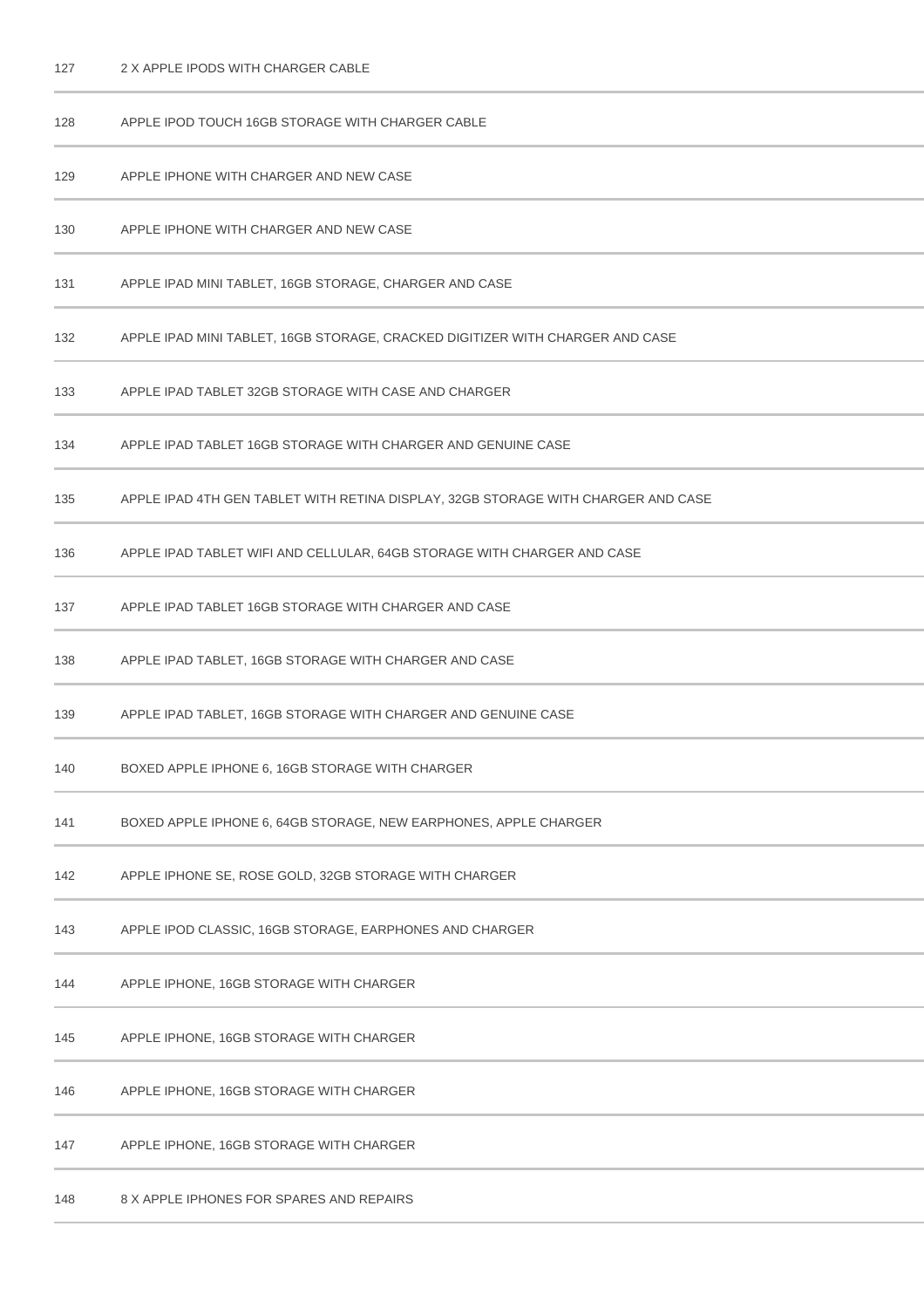2 X APPLE IPOD TOUCH 6TH GEN, 32GB FOR SPARES AND REPAIRS

| 150 | 2 X APPLE IPOD TOUCH 5TH GEN, 16GB FOR SPARES AND REPAIRS |
|-----|-----------------------------------------------------------|
| 151 | 2 X APPLE IPOD TOUCH 5TH GEN, 16GB FOR SPARES AND REPAIRS |
| 152 | 2 X APPLE IPOD TOUCH 5TH GEN, 16GB FOR SPARES AND REPAIRS |
| 153 | 2 X APPLE IPOD TOUCH 6TH GEN, 32GB FOR SPARES AND REPAIRS |
| 154 | 2 X APPLE IPOD TOUCH 6TH GEN, 32GB FOR SPARES AND REPAIRS |
| 155 | 2 X APPLE IPOD TOUCH 5TH GEN, 16GB FOR SPARES AND REPAIRS |
| 156 | 2 X APPLE IPOD TOUCH 5TH GEN, 16GB FOR SPARES AND REPAIRS |
| 157 | 2 X APPLE IPOD TOUCH 6TH GEN, 32GB FOR SPARES AND REPAIRS |
| 158 | 2 X APPLE IPOD TOUCH 5TH GEN, 16GB FOR SPARES AND REPAIRS |
| 159 | 2 X APPLE IPOD TOUCH 5TH GEN, 16GB FOR SPARES AND REPAIRS |
| 160 | 2 X APPLE IPOD TOUCH 5TH GEN, 16GB FOR SPARES AND REPAIRS |
| 161 | APPLE IPAD MINI FOR SPARES AND REPAIRS                    |
| 162 | APPLE IPAD MINI 4 FOR SPARES AND REPAIRS                  |
| 163 | APPLE IPAD MINI FOR SPARES AND REPAIRS                    |
| 164 | APPLE IPAD 32GB FOR SPARES AND REPAIRS                    |
| 165 | APPLE IPAD 16GB SPARES AND REPAIRS                        |
| 166 | APPLE IPAD 64GB SPARES AND REPAIRS                        |
| 167 | APPLE IPAD 32GB FOR SPARES AND REPAIRS                    |
| 168 | APPLE IPAD 16GB SPARES AND REPAIRS                        |
| 169 | APPLE IPAD 16GB SPARES AND REPAIRS                        |
| 170 | APPLE IPAD 16GB SPARES AND REPAIRS                        |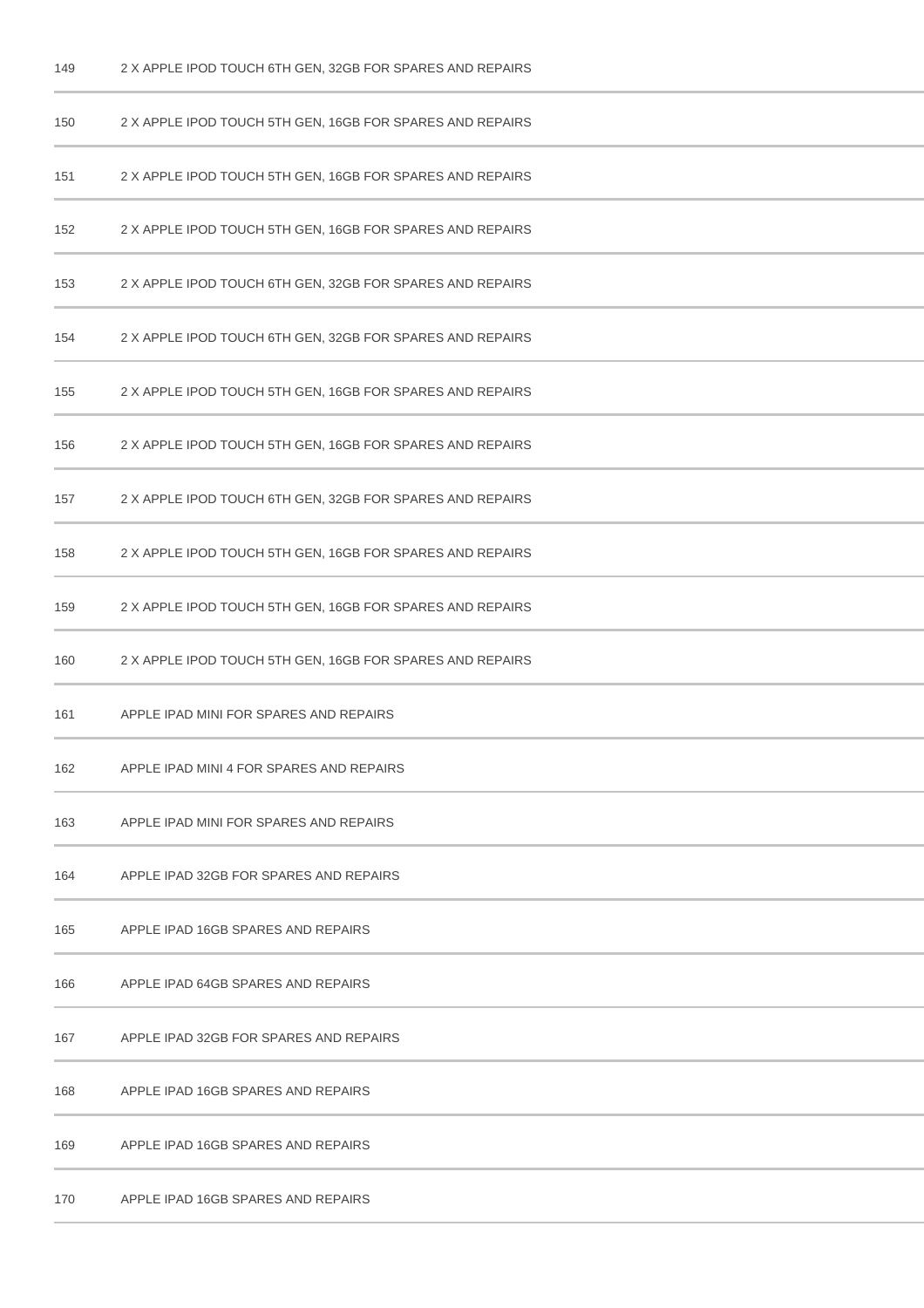BOXED LENOVO IDEAPAD 320 LAPTOP, INTEL CORE i5 7TH GEN, 2.5GHZ, 1000GB WITH CHARGER

| 172 | APPLE MACBOOK PRO LAPTOP, INTEL CORE i5 PROCESSOR, 320GB HARD DRIVE, APPLE OPERATING SYSTEM WITH<br><b>BRAND NEW CHARGER (3)</b> |
|-----|----------------------------------------------------------------------------------------------------------------------------------|
| 173 | APPLE MAC MINI PC, 320GB HARD DRIVE WITH POWER CABLE (12)                                                                        |
| 174 | APPLE MACBOOK PRO LAPTOP, INTEL CORE I5 PROCESSOR (FOR SPARES AND REPAIRS) (15)                                                  |
| 175 | APPLE IPAD TABLET, WIFI AND CELLULAR, 16GB STORAGE WITH CHARGER (26)                                                             |
| 176 | APPLE I PAD TABLET, WIFI AND CELLULAR, 16GB STORAGE WITH CHARGER (27)                                                            |
| 177 | APPLE IPAD TABLET, WIFI AND CELLULAR, 16GB STORAGE WITH CASE AND CHARGER (28)                                                    |
| 178 | APPLE IPOD TOUCH 5TH GEN, 32GB STORAGE WITH CHARGE CABLE (32)                                                                    |
| 179 | APPLE IPOD TOUCH, 32GB STORAGE WITH CHARGE CABLE (33)                                                                            |
| 180 | APPLE IPOD NANO, 4GB STORAGE WITH CHARGE CABLE (35)                                                                              |
| 181 | APPLE IPOD NANO, 8GB STORAGE WITH CHARGE CABLE (38)                                                                              |
| 182 | APPLE IPOD NANO 6TH GEN, 16GB STORAGE WITH CHARGE CABLE (39)                                                                     |
| 183 | APPLE IPOD NANO, 8GB STORAGE WITH CHARGE CABLE (42)                                                                              |
| 184 | APPLE IPOD NANO, 8GB STORAGE WITH CHARGE CABLE (45)                                                                              |
| 185 | APPLE IPOD TOUCH, 5TH GEN, 32GB STORAGE WITH CHARGE CABLE (47)                                                                   |
| 186 | APPLE IPOD TOUCH, 5TH GEN, 32GB STORAGE WITH CHARGE CABLE (48)                                                                   |
| 187 | APPLE IPOD NANO, 4GB STORAGE WITH CHARGE CABLE (49                                                                               |
| 188 | APPLE IPOD MINI, 6GB STORAGE WITH CHARGE CABLE (50)                                                                              |
| 189 | APPLE IPHONE, 16GB STORAGE WITH CHARGE CABLE (54)                                                                                |
| 190 | APPLE IPOD TOUCH, 5TH GEN, 32GB STORAGE WITH CHARGE CABLE (57)                                                                   |
| 191 | APPLE IPHONE, 16GB STORAGE WITH CHARGE CABLE (58)                                                                                |
| 192 | APPLE IPHONE, 16GB STORAGE WITH CHARGE CABLE (59)                                                                                |
|     |                                                                                                                                  |